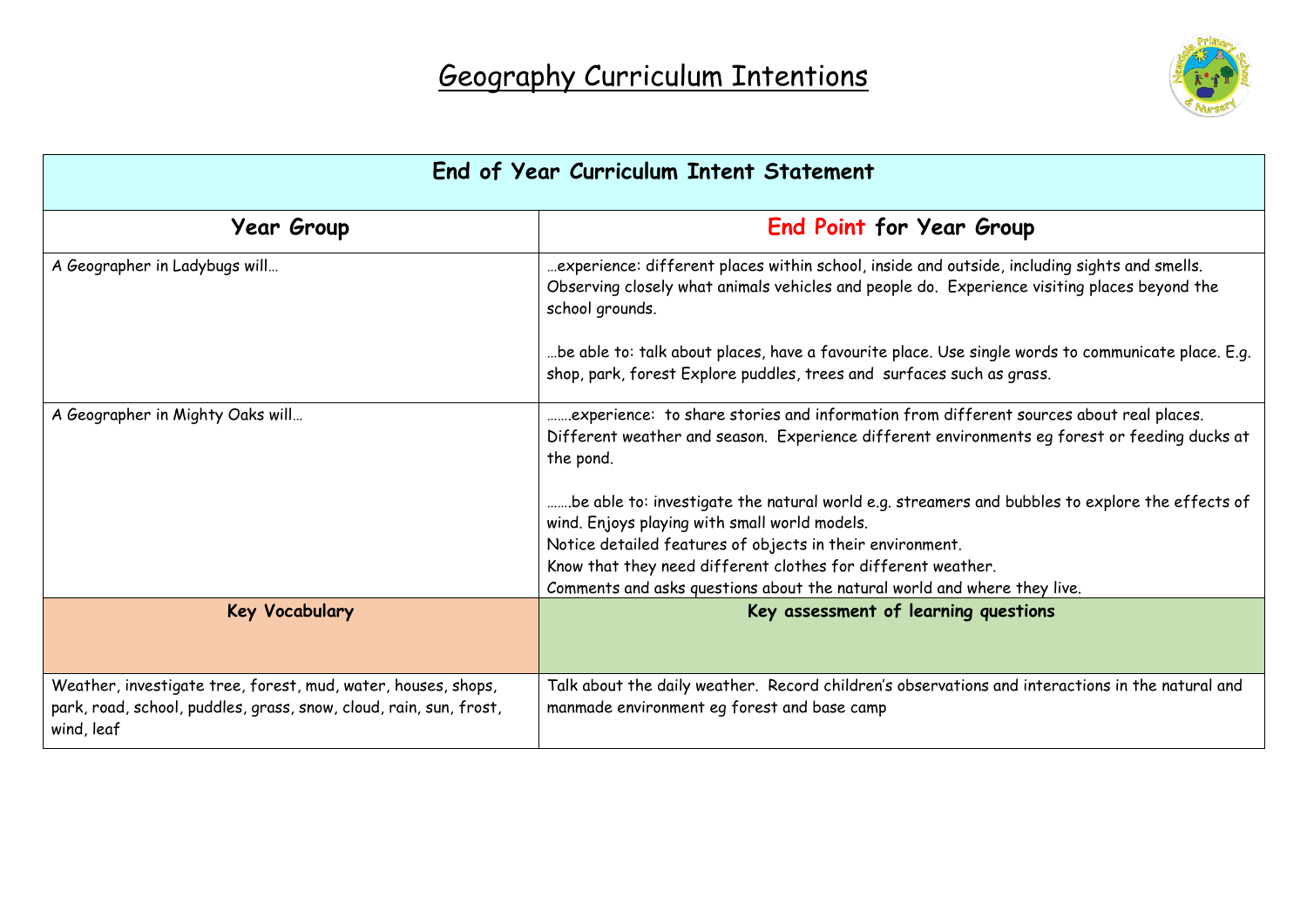

| Logical Progression Links to Enhance Long Term Memory<br>(learning)                                   |                                                  | Outdoor areas, Forest School, Base camp, local area.                                                                                                                                                                                                                                                                                                                                                                                                                                                                                                                                                                                   |
|-------------------------------------------------------------------------------------------------------|--------------------------------------------------|----------------------------------------------------------------------------------------------------------------------------------------------------------------------------------------------------------------------------------------------------------------------------------------------------------------------------------------------------------------------------------------------------------------------------------------------------------------------------------------------------------------------------------------------------------------------------------------------------------------------------------------|
| A Geographer in Reception will                                                                        |                                                  | experience: use the local area for exploring both the built and natural environment. Listen to<br>stories that help them to make sense of different environments.<br>To name places in and around school and people who work at school<br>be able to: create their own environment using play maps and small world. Create simple maps<br>and plans of known and imaginary landscapes. To discuss likes and dislikes about their<br>environment. To use appropriate vocabulary to describe their environment eg town, path, house,<br>flat, temple, road, countryside.<br>Use words to express opinions such as busy, quiet, pollution |
| <b>Key Vocabulary</b>                                                                                 |                                                  | Key assessment of learning questions                                                                                                                                                                                                                                                                                                                                                                                                                                                                                                                                                                                                   |
| leaf, conker, acorn, leaf,<br>town, countryside, map,<br>path, roads, busy, quiet<br>pavements, hill, | Model and extend language<br>compare, pollution, | Observations, Evidence me- record what the children say during activities, Forest School<br>sessions, local walks, school environment walks.                                                                                                                                                                                                                                                                                                                                                                                                                                                                                           |
| Logical Progression Links to Enhance Long Term Memory<br>(learning)                                   |                                                  | Outdoor areas, Forest School, Base camp, local area. Attingham park. Town park (wonderland).<br>Attingham home farm.                                                                                                                                                                                                                                                                                                                                                                                                                                                                                                                   |
| A Geographer in Year 1 will                                                                           |                                                  | know:<br>UK countries & capitals<br>Physical and human characteristics of a beach, e.g beach, cliff, coast, forest, sea,<br>mountain, ocean, river, etc.<br>Key human features including, city, town, village, farm, house, shop etc. Seasonal and daily<br>weather patterns for the UK.                                                                                                                                                                                                                                                                                                                                               |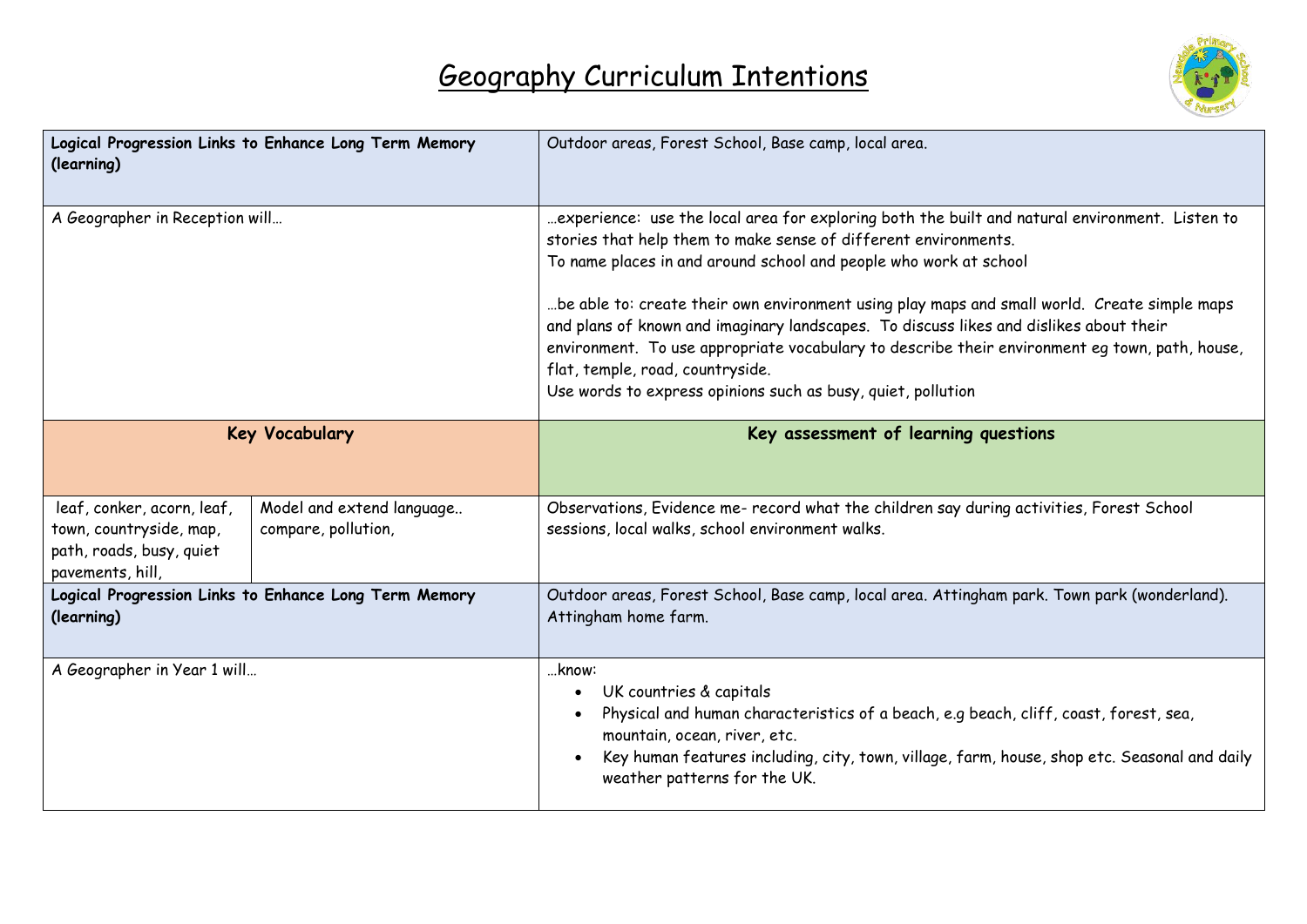

|                                                                                                                                                                                               | be able to:<br>Identify the countries that make up the U.K and their capital city. Locate them on a map.<br>$\bullet$<br>Identify similarities and differences between Telford to a seaside town.<br>$\bullet$<br>Understand what makes up their local area (using maps and going on local walks) and<br>$\bullet$<br>understand weather patterns in the UK. |  |
|-----------------------------------------------------------------------------------------------------------------------------------------------------------------------------------------------|--------------------------------------------------------------------------------------------------------------------------------------------------------------------------------------------------------------------------------------------------------------------------------------------------------------------------------------------------------------|--|
| <b>Key Vocabulary</b>                                                                                                                                                                         | Key assessment of learning questions                                                                                                                                                                                                                                                                                                                         |  |
| Country<br>Capital city<br>Physical<br>Human<br>beach, cliff, coast, forest, sea, mountain, ocean, river<br>city, town, village, farm, house, shop<br>Local area<br>Seasons<br>Weather<br>Map | Can you show me ______? (countries and capital cities of the UK).<br>In what season would it be most likely to snow?<br>Can you tell me what is the same between Telford and _____<br>(seaside town visited on trip)?<br>Can you tell me what is different between Telford and ___<br>(seaside town visited on trip)?<br>What makes Telford great?           |  |
| Logical Progression Links to Enhance Long Term Memory<br>(learning)<br>A Geographer in Year 2 will                                                                                            | Attingham Park visit<br>Nature walks in the local area<br>Snowdome visit/colder climate<br>Forest School/Basecamp<br>Trip to the seaside<br>know:                                                                                                                                                                                                            |  |
|                                                                                                                                                                                               | Be able to locate and name the 7 continents of the World and the 5 oceans<br>$\bullet$<br>To be able to name, locate and identify characteristics of the 4 countries that make up<br>$\bullet$<br>the UK.<br>To be able to identify countries in Europe that surround Britain.                                                                               |  |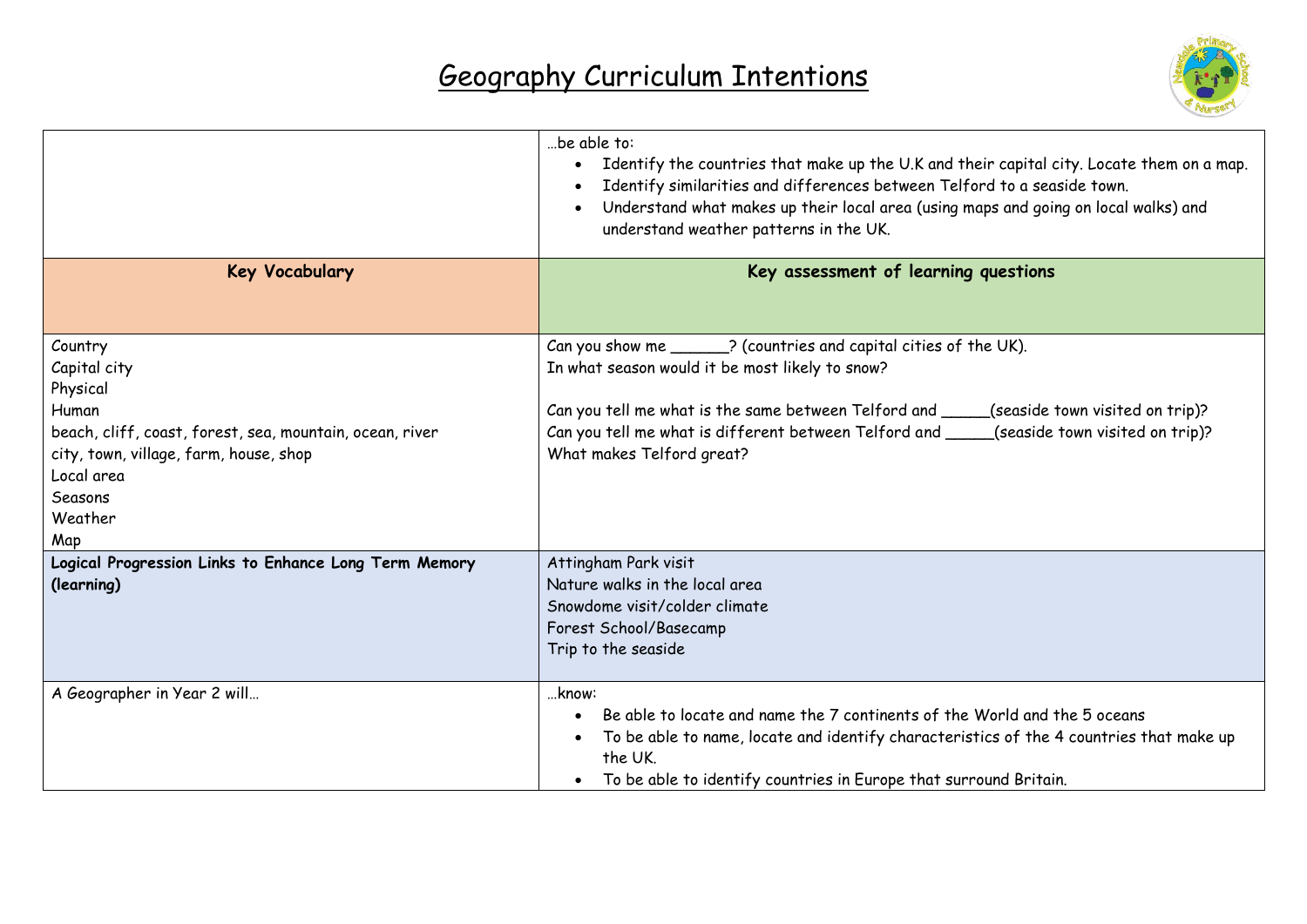

|                       |                      |                    | Similarities and difference between the Australian outback and Telford.<br>$\bullet$<br>To know the location of the equator, North and South Poles.<br>$\bullet$<br>To know the four points of a compass and key map symbols.<br>be able to:<br>Compare geographical similarities and differences between the Australian outback and<br>their local area.<br>Use the 4 points on a compass to give directions.<br>Use and compare different kinds of maps including ordnance survey, road and aerial.<br>Use fieldwork to observe, measure and record data in their local area. |
|-----------------------|----------------------|--------------------|---------------------------------------------------------------------------------------------------------------------------------------------------------------------------------------------------------------------------------------------------------------------------------------------------------------------------------------------------------------------------------------------------------------------------------------------------------------------------------------------------------------------------------------------------------------------------------|
| <b>Key Vocabulary</b> |                      |                    | Key assessment of learning questions                                                                                                                                                                                                                                                                                                                                                                                                                                                                                                                                            |
|                       |                      |                    |                                                                                                                                                                                                                                                                                                                                                                                                                                                                                                                                                                                 |
| Asia                  | ocean                | North              | Which continent would a polar bear live in and why?                                                                                                                                                                                                                                                                                                                                                                                                                                                                                                                             |
| Africa                | continent            | South              | Which is the warmest ocean and why?                                                                                                                                                                                                                                                                                                                                                                                                                                                                                                                                             |
| North America         | country              | West               | How is the Australian outback different from where you live?                                                                                                                                                                                                                                                                                                                                                                                                                                                                                                                    |
| South America         | England              | East               |                                                                                                                                                                                                                                                                                                                                                                                                                                                                                                                                                                                 |
| Europe                | Scotland             | similar            |                                                                                                                                                                                                                                                                                                                                                                                                                                                                                                                                                                                 |
| Australia             | Wales                | different          |                                                                                                                                                                                                                                                                                                                                                                                                                                                                                                                                                                                 |
| Oceania               | Northern             | Australian outback |                                                                                                                                                                                                                                                                                                                                                                                                                                                                                                                                                                                 |
| Antarctica            | <b>Ireland Great</b> | Sydney             |                                                                                                                                                                                                                                                                                                                                                                                                                                                                                                                                                                                 |
| Pacific               | <b>Britain</b>       | territories        |                                                                                                                                                                                                                                                                                                                                                                                                                                                                                                                                                                                 |
| Atlantic              | Equator              | aerial             |                                                                                                                                                                                                                                                                                                                                                                                                                                                                                                                                                                                 |
| <b>Indian</b>         | North Pole           |                    |                                                                                                                                                                                                                                                                                                                                                                                                                                                                                                                                                                                 |
| Southern              | South Pole           |                    |                                                                                                                                                                                                                                                                                                                                                                                                                                                                                                                                                                                 |
| Arctic                | map                  |                    |                                                                                                                                                                                                                                                                                                                                                                                                                                                                                                                                                                                 |
|                       | compass              |                    |                                                                                                                                                                                                                                                                                                                                                                                                                                                                                                                                                                                 |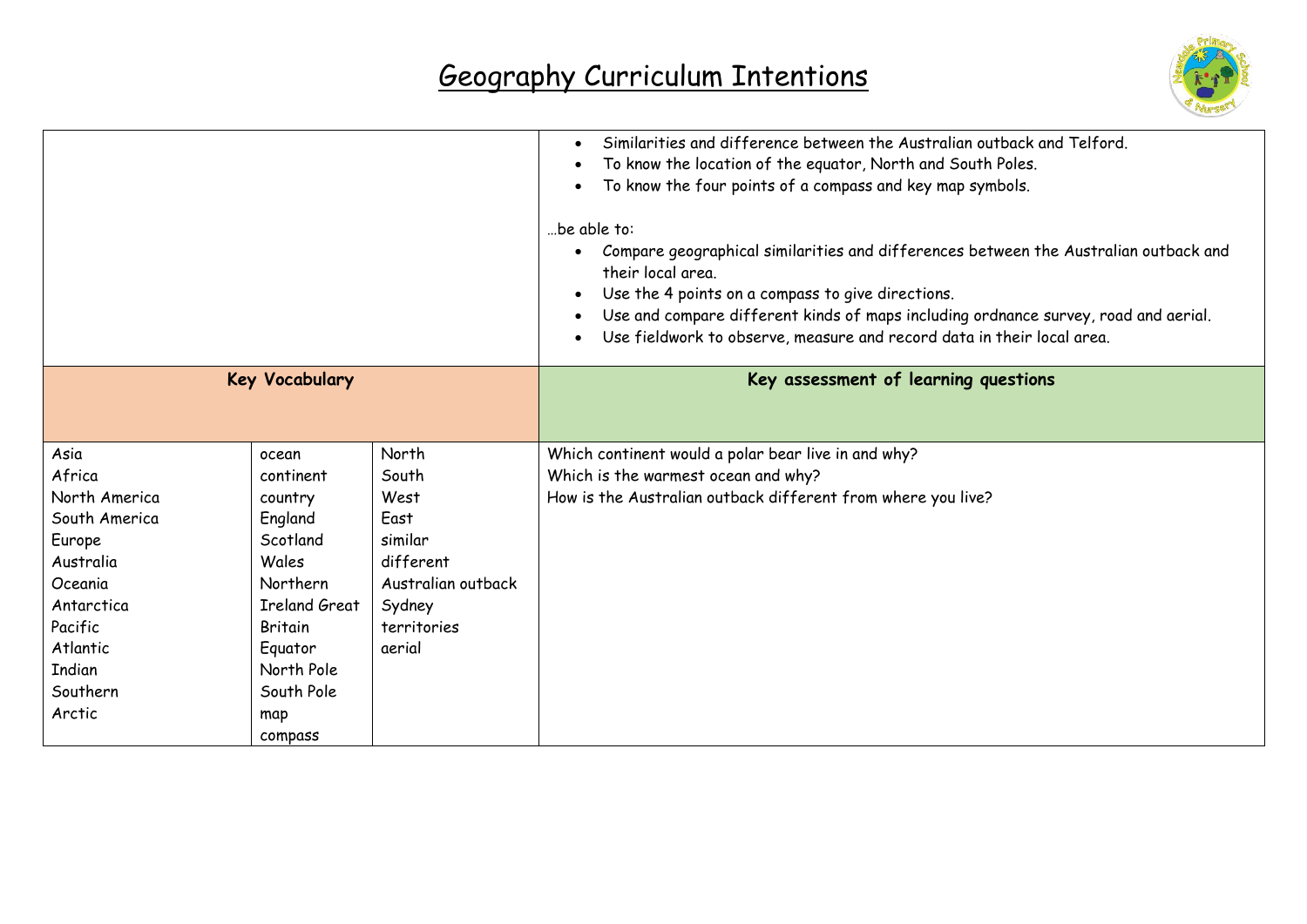

| Logical Progression Links to Enhance Long Term Memory<br>(learning)<br>A Geographer in Year 3 will |                                 |                                              | Attingham Park Trip to look at contrasting area. (Rural and Urban)<br>Local area visit (Urban)<br>4 points on a compass- Nature Walks<br>Residential trip to Ironbridge- map reading<br>know: The names and locations of countries in Europe.<br>Where the equator is and what it is.<br>That there are similarities and differences between children's lives in Africa and in the<br>UK.<br>That some children in Africa go to work instead of school.<br>The locations and names of major mountain ranges (including volcanoes).<br>How mountains and volcanoes are formed.<br>What a tectonic plate is<br>be able to:<br>Plot European countries and the equator on a map.<br>$\bullet$<br>To compare and contrast children's lifestyles in Africa compared to the UK.<br>Draw and label diagrams, which show how mountains and volcanoes are formed.<br>Plot hazardous areas e.g. The Ring of Fire on a map.<br>Plot the main tectonic plates on a map of the world |
|----------------------------------------------------------------------------------------------------|---------------------------------|----------------------------------------------|-------------------------------------------------------------------------------------------------------------------------------------------------------------------------------------------------------------------------------------------------------------------------------------------------------------------------------------------------------------------------------------------------------------------------------------------------------------------------------------------------------------------------------------------------------------------------------------------------------------------------------------------------------------------------------------------------------------------------------------------------------------------------------------------------------------------------------------------------------------------------------------------------------------------------------------------------------------------------|
|                                                                                                    | <b>Key Vocabulary</b>           |                                              | Key assessment of learning questions                                                                                                                                                                                                                                                                                                                                                                                                                                                                                                                                                                                                                                                                                                                                                                                                                                                                                                                                    |
| volcanoes<br>Mountains                                                                             | Europe<br>European<br>Countries | Africa<br>Similarities<br><b>Differences</b> | Describe the formation of a volcano.                                                                                                                                                                                                                                                                                                                                                                                                                                                                                                                                                                                                                                                                                                                                                                                                                                                                                                                                    |
| Formation<br>Location                                                                              | Equator<br>Tectonic             | Work<br>Crust, mantle, core                  | Name the different mountain types.<br>Use an atlas to find and name one country which is close to the equator.                                                                                                                                                                                                                                                                                                                                                                                                                                                                                                                                                                                                                                                                                                                                                                                                                                                          |
|                                                                                                    | plate                           |                                              | How is your life different/same to a child in Africa?                                                                                                                                                                                                                                                                                                                                                                                                                                                                                                                                                                                                                                                                                                                                                                                                                                                                                                                   |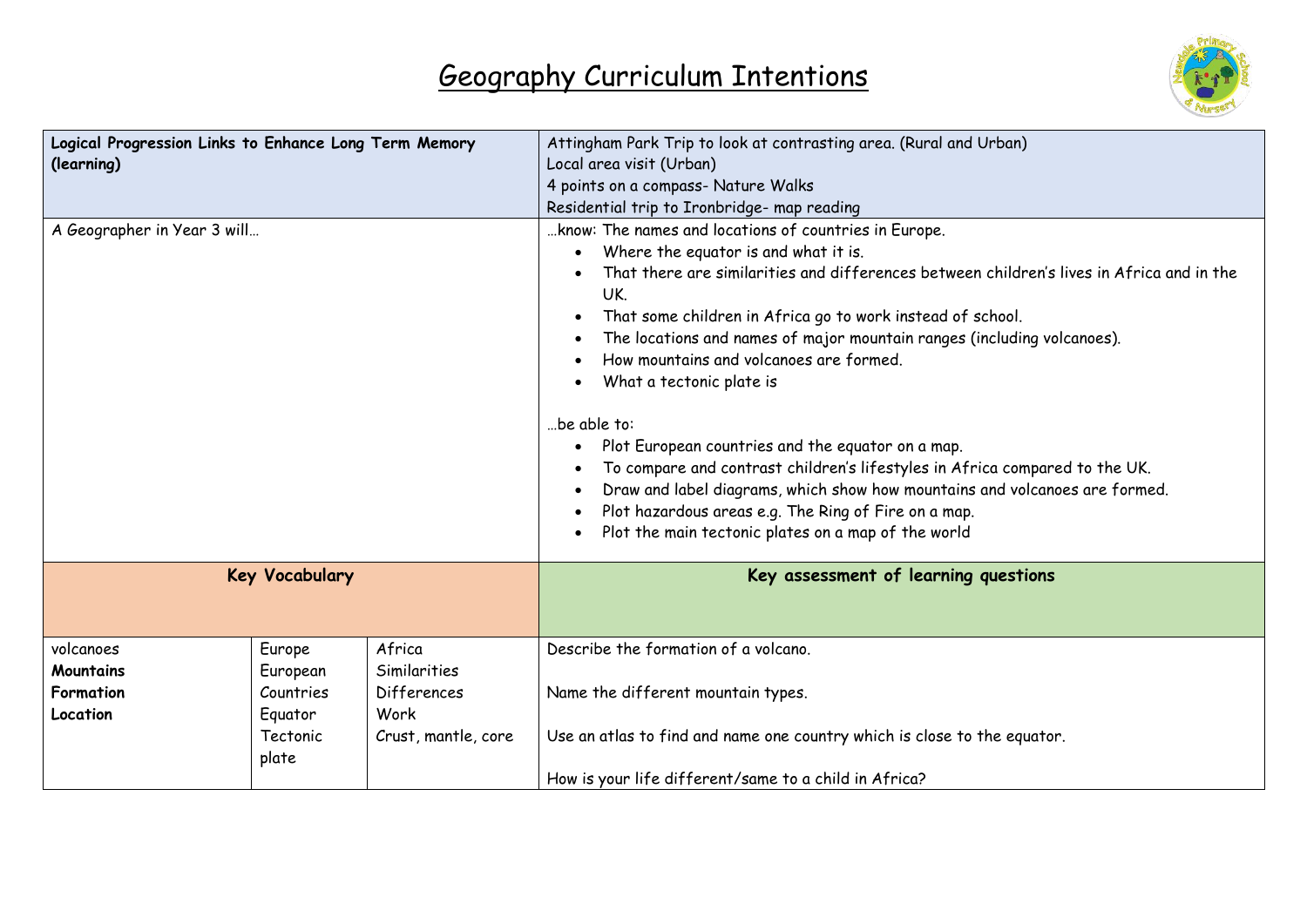

| Logical Progression Links to Enhance Long Term Memory<br>(learning) |            |                | Link to nature walk<br>Local area trip to compare                                                                                                                                                                                                                                                                                                                                                                                                                                                                                                                                                                                                                                                                                                                                                                                  |  |
|---------------------------------------------------------------------|------------|----------------|------------------------------------------------------------------------------------------------------------------------------------------------------------------------------------------------------------------------------------------------------------------------------------------------------------------------------------------------------------------------------------------------------------------------------------------------------------------------------------------------------------------------------------------------------------------------------------------------------------------------------------------------------------------------------------------------------------------------------------------------------------------------------------------------------------------------------------|--|
|                                                                     |            |                | Literacy links -new texts will need researching                                                                                                                                                                                                                                                                                                                                                                                                                                                                                                                                                                                                                                                                                                                                                                                    |  |
|                                                                     |            |                | Volcanoes linked to Pompeii in History and Literacy book<br>Plasticine models for layers of earth                                                                                                                                                                                                                                                                                                                                                                                                                                                                                                                                                                                                                                                                                                                                  |  |
|                                                                     |            |                | Ring of Fire song                                                                                                                                                                                                                                                                                                                                                                                                                                                                                                                                                                                                                                                                                                                                                                                                                  |  |
|                                                                     |            |                | know:                                                                                                                                                                                                                                                                                                                                                                                                                                                                                                                                                                                                                                                                                                                                                                                                                              |  |
| A Geographer in Year 4 will                                         |            |                | The defining human and physical characteristics of the Arctic and Antarctic Circle and<br>understand the processes that lead to these characteristics.<br>Identify the position and significance of latitude, Equator, Northern Hemisphere,<br>Southern Hemisphere, Arctic and Antarctic Circle.<br>To know the geographical similarities and differences between France and Telford.<br>$\bullet$<br>To know where food comes from and how natural resources are distributed, including<br>energy, minerals and water.<br>be able to:<br>Locate the UK, France, Arctic and Antarctic using maps.<br>$\bullet$<br>Make comparisons between contrasting locations.<br>collect, analyse and communicate with a range of data gathered through experiences of<br>fieldwork that deepen their understanding of geographical processes. |  |
|                                                                     |            |                | interpret a range of sources of geographical information.<br>$\bullet$                                                                                                                                                                                                                                                                                                                                                                                                                                                                                                                                                                                                                                                                                                                                                             |  |
| <b>Key Vocabulary</b>                                               |            |                | Key assessment of learning questions                                                                                                                                                                                                                                                                                                                                                                                                                                                                                                                                                                                                                                                                                                                                                                                               |  |
| Polar Regions                                                       | France     | Where our food | Polar regions                                                                                                                                                                                                                                                                                                                                                                                                                                                                                                                                                                                                                                                                                                                                                                                                                      |  |
| Artic                                                               | comparison | comes from.    | What is the impact of climate change on the polar regions?                                                                                                                                                                                                                                                                                                                                                                                                                                                                                                                                                                                                                                                                                                                                                                         |  |
| to Telford<br>Antarctic                                             |            |                |                                                                                                                                                                                                                                                                                                                                                                                                                                                                                                                                                                                                                                                                                                                                                                                                                                    |  |
| Polar<br>Source                                                     |            |                | France comparison to Telford                                                                                                                                                                                                                                                                                                                                                                                                                                                                                                                                                                                                                                                                                                                                                                                                       |  |
| Environment                                                         | France     | Resource       | Compare similarities and difference between Telford and (Region of France)                                                                                                                                                                                                                                                                                                                                                                                                                                                                                                                                                                                                                                                                                                                                                         |  |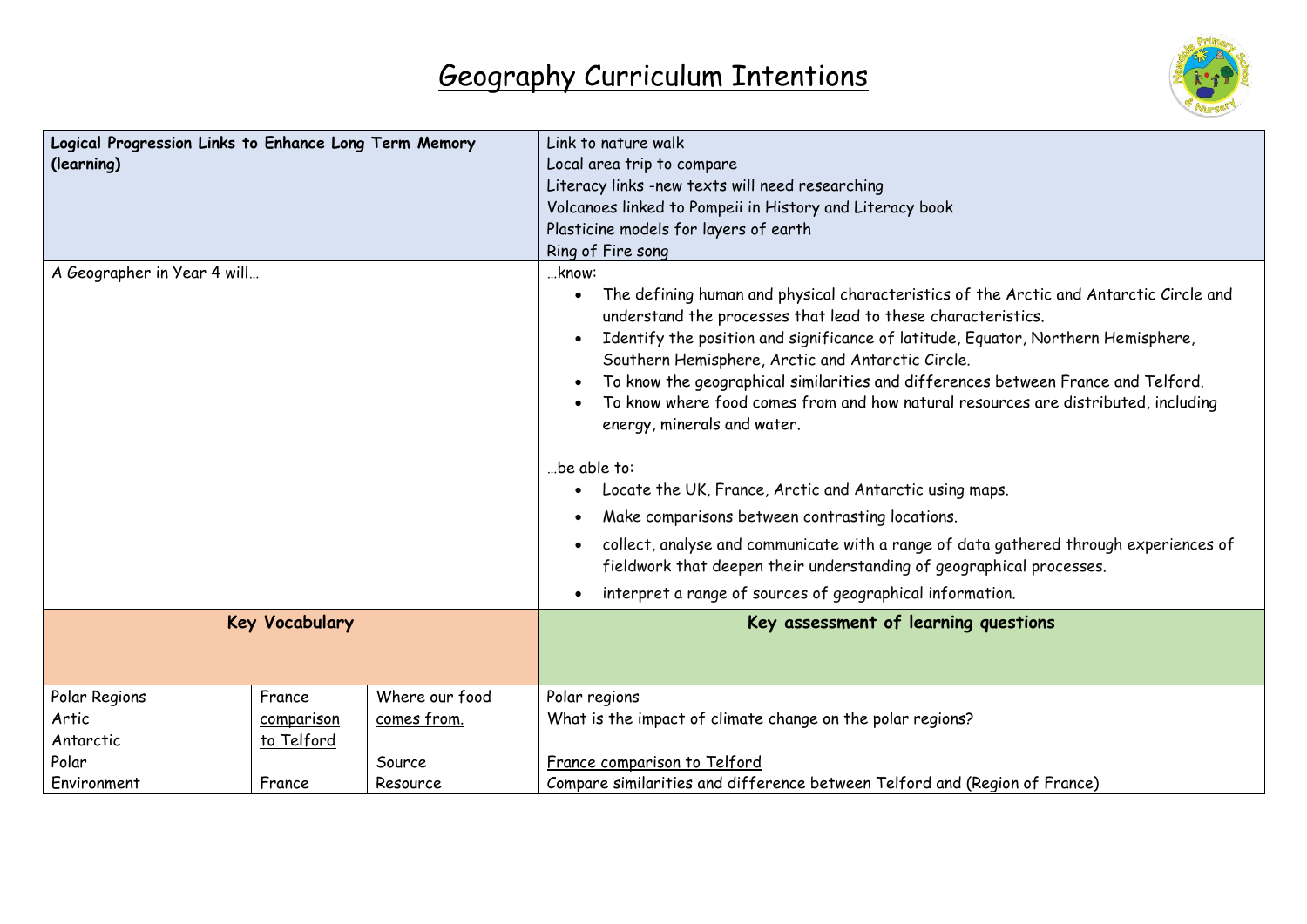

| Freezing<br>Circle<br>North pole<br>South pole<br>Climate<br>Habitat<br>Climate change | French<br>Europe<br>Continent<br>Region<br>Local Area<br>Compare<br>Similar | Distribution<br>Natural<br>Energy<br>Minerals<br>Season<br>Locality | Where our food comes from<br>Describe the process from farm to table.                                                                                                                                                                                                                                                                                                                                                                                                                         |
|----------------------------------------------------------------------------------------|-----------------------------------------------------------------------------|---------------------------------------------------------------------|-----------------------------------------------------------------------------------------------------------------------------------------------------------------------------------------------------------------------------------------------------------------------------------------------------------------------------------------------------------------------------------------------------------------------------------------------------------------------------------------------|
|                                                                                        | Different                                                                   |                                                                     |                                                                                                                                                                                                                                                                                                                                                                                                                                                                                               |
| Logical Progression Links to Enhance Long Term Memory                                  |                                                                             |                                                                     | Maths link with map reading, co-ordinates etc on Nature Walks and Cannock Chase trip.                                                                                                                                                                                                                                                                                                                                                                                                         |
| (learning)                                                                             |                                                                             |                                                                     | Cooking links to French food.<br>Guided reading linked to Polar explorers.                                                                                                                                                                                                                                                                                                                                                                                                                    |
|                                                                                        |                                                                             |                                                                     | Healthy Lifestyles Week link to food production and sources.                                                                                                                                                                                                                                                                                                                                                                                                                                  |
| A Geographer in Year 5 will                                                            |                                                                             |                                                                     | know:<br>The location of the United States of America focusing on Washington DC in comparison<br>to London (including key physical and human characteristics)<br>Key facts about the United Kingdom specifically looking at counties including the use of<br>an ordnance survey map<br>The eight points of a compass<br>The features of a river from the source to the mouth<br>To know mountain ranges within the UK and further afield (comparing similarities and<br>differences/tourism). |
|                                                                                        |                                                                             |                                                                     | be able to:<br>Use maps, atlases, globes and digital/computer mapping<br>Use the eight points of a compass, four- and six-grid references, symbols and key<br>Sketch maps, plans and graphs, and use digital technologies.<br>Observe, measure, record and present the human and physical features in the local area<br>(fieldwork).                                                                                                                                                          |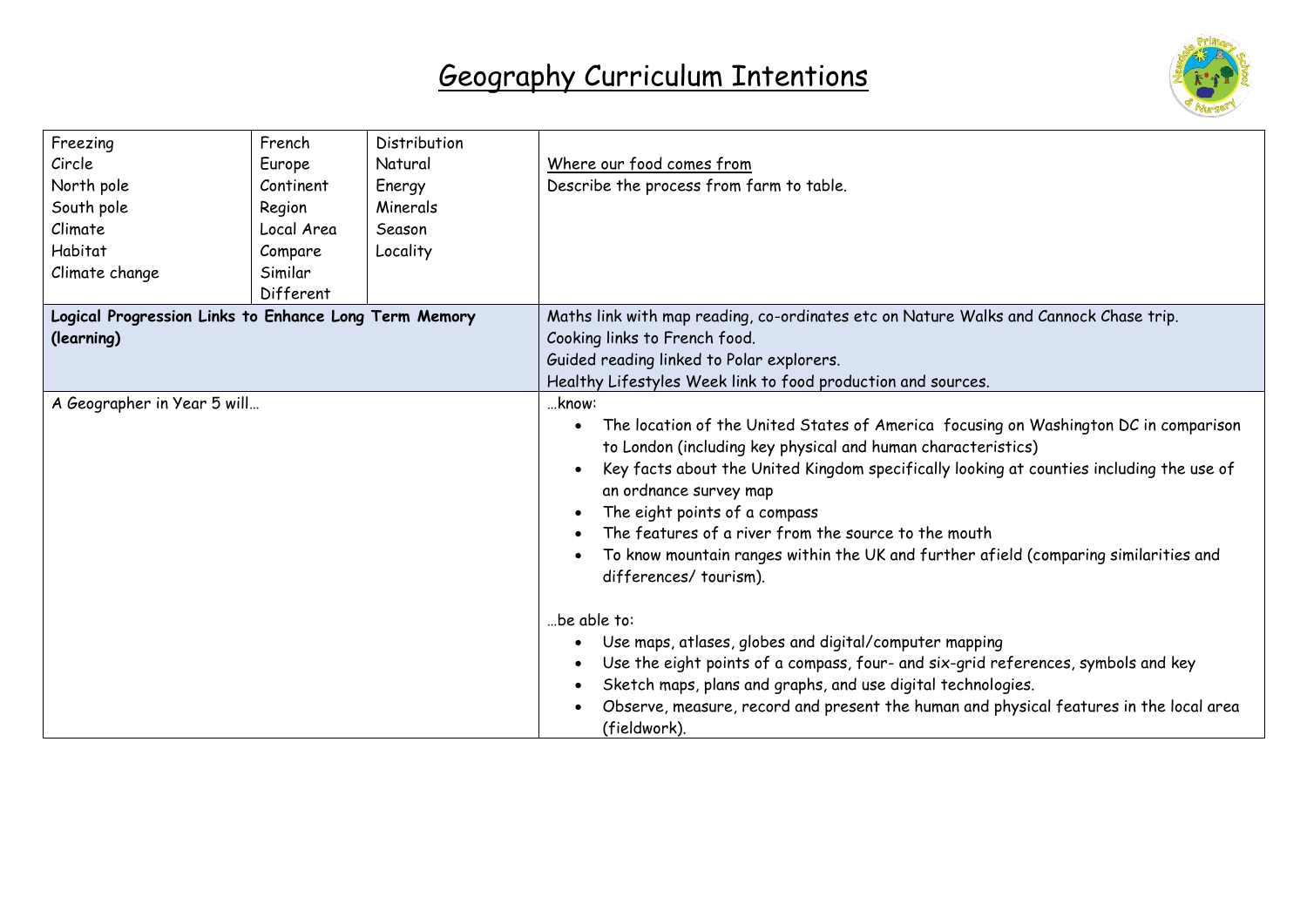

| <b>Key Vocabulary</b>                                 | Key assessment of learning questions                                                                                                                                                                                                                                                                                                                                                                                                                                    |
|-------------------------------------------------------|-------------------------------------------------------------------------------------------------------------------------------------------------------------------------------------------------------------------------------------------------------------------------------------------------------------------------------------------------------------------------------------------------------------------------------------------------------------------------|
|                                                       |                                                                                                                                                                                                                                                                                                                                                                                                                                                                         |
| Physical and human characteristics                    | In which continent is the USA found?                                                                                                                                                                                                                                                                                                                                                                                                                                    |
| Counties/boroughs/states                              | Compare similarities and differences between London and Washington DC.                                                                                                                                                                                                                                                                                                                                                                                                  |
| Compass points (8 point compass)                      | Which mountain ranges are found in the UK?                                                                                                                                                                                                                                                                                                                                                                                                                              |
| Source/meander/tributary/stream/ox-bow                | How have humans impacted the geography of ?                                                                                                                                                                                                                                                                                                                                                                                                                             |
| lakes/estuary/channel/flow/erosion                    | How does a river change from the source to the mouth?                                                                                                                                                                                                                                                                                                                                                                                                                   |
| Mountain range                                        |                                                                                                                                                                                                                                                                                                                                                                                                                                                                         |
| Grid reference                                        |                                                                                                                                                                                                                                                                                                                                                                                                                                                                         |
| Logical Progression Links to Enhance Long Term Memory | London residential (parliament trip)                                                                                                                                                                                                                                                                                                                                                                                                                                    |
| (learning)                                            | River Severn study                                                                                                                                                                                                                                                                                                                                                                                                                                                      |
|                                                       | Carding Mill Valley                                                                                                                                                                                                                                                                                                                                                                                                                                                     |
|                                                       | Nature walks                                                                                                                                                                                                                                                                                                                                                                                                                                                            |
| A Geographer in Year 6 will                           | know:<br>How to identify the position and significance of latitude, longitude, Northern<br>Hemisphere, Southern Hemisphere, the Tropics of Cancer and Capricorn, the<br>Prime/Greenwich Meridian and time zones.<br>Understand geographical similarities and difference between Telford and Barmouth<br>(coastal land use/features).<br>Know the climate zones, biomes and vegetation belts, including rainforests<br>(deforestation).<br>How to map the United Kingdom |
|                                                       | be able to:<br>Use 6 figure grid references, symbols and key (including the use of Ordnance Survey<br>Maps)                                                                                                                                                                                                                                                                                                                                                             |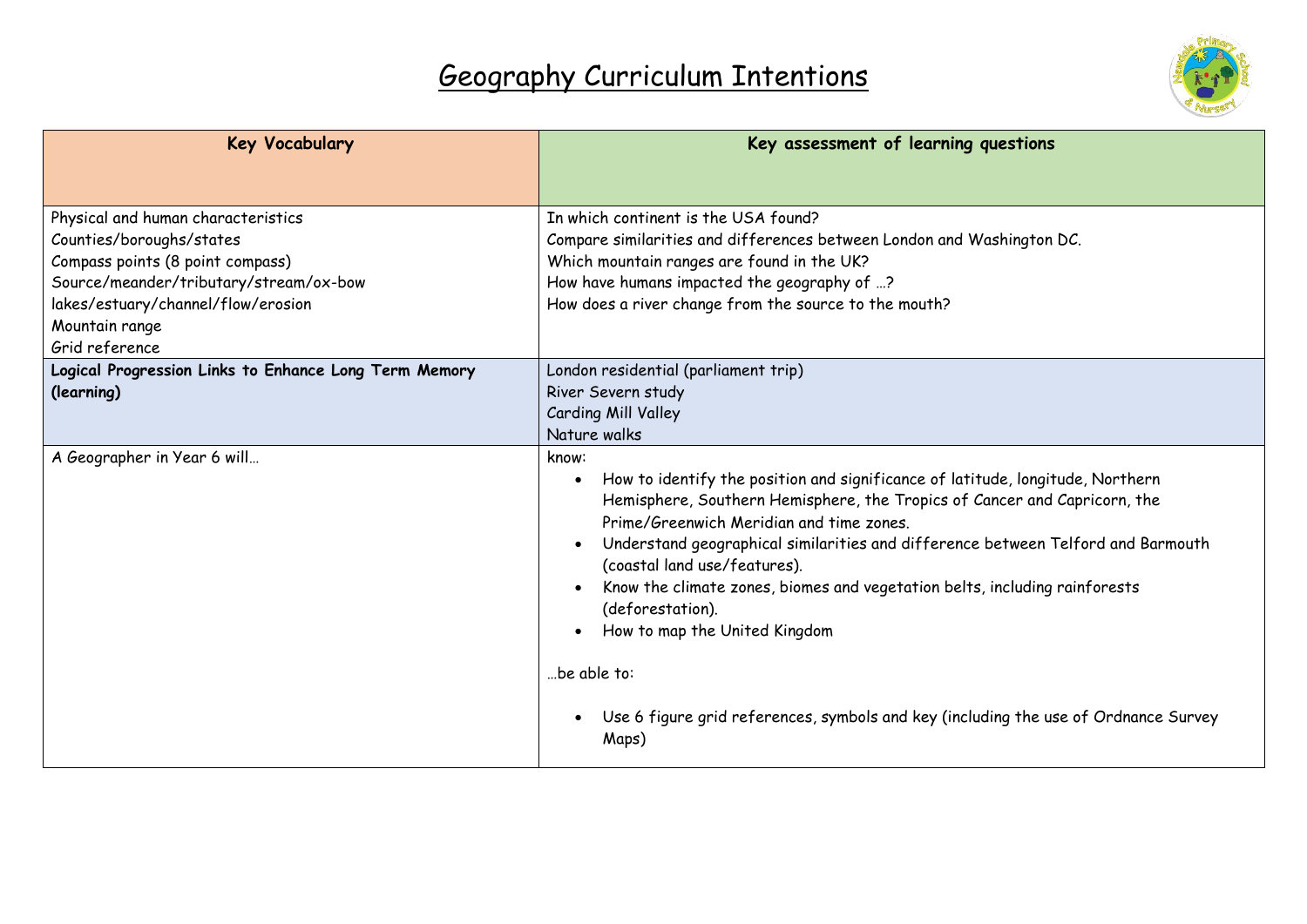

| <b>Key Vocabulary</b>      |                                    | Key assessment of learning questions                      |
|----------------------------|------------------------------------|-----------------------------------------------------------|
|                            |                                    |                                                           |
| Locational and place       | Human and physical geography:      | What are the lines of latitude / longitude for?           |
| knowledge:                 | Climate zones                      | What is the difference between a country and a continent? |
| Countries                  | <b>Biomes</b>                      | What is the difference between a country and a country?   |
| Maps                       | Vegetation belts                   | What is the difference between a town and a city?         |
| Europe                     | Rivers / mountains / volcanos /    | Why do countries have different time zones?               |
| North / South America      | earthquakes                        |                                                           |
| Environmental regions      | Settlement and land use            |                                                           |
| Physical / human           | Economic / trade links             |                                                           |
| Major cities               | Distribution                       |                                                           |
| Regions                    | Natural resources                  |                                                           |
| Topographical features     | Energy                             |                                                           |
| Land use                   | Food / minerals / water            |                                                           |
| Patterns                   |                                    |                                                           |
| Identify                   | Geographical skills and fieldwork: |                                                           |
| Position                   | Maps / atlases / globes            |                                                           |
| Significance               | Digital and computer mapping       |                                                           |
| Latitude / longitude       | Compass                            |                                                           |
| Equator                    | 4 and 6 figure grid reference      |                                                           |
| Hemisphere                 | Symbol / key                       |                                                           |
| Tropics of Cancer /        | Observe / measure / record /       |                                                           |
| Capricorn                  | present                            |                                                           |
| Arctic / Antarctic         | Local area                         |                                                           |
| Prime and Greenwich        | Methods / sketch maps / plans /    |                                                           |
| meridian                   | graphs                             |                                                           |
| Time zones                 |                                    |                                                           |
| Similarities / differences |                                    |                                                           |
|                            |                                    |                                                           |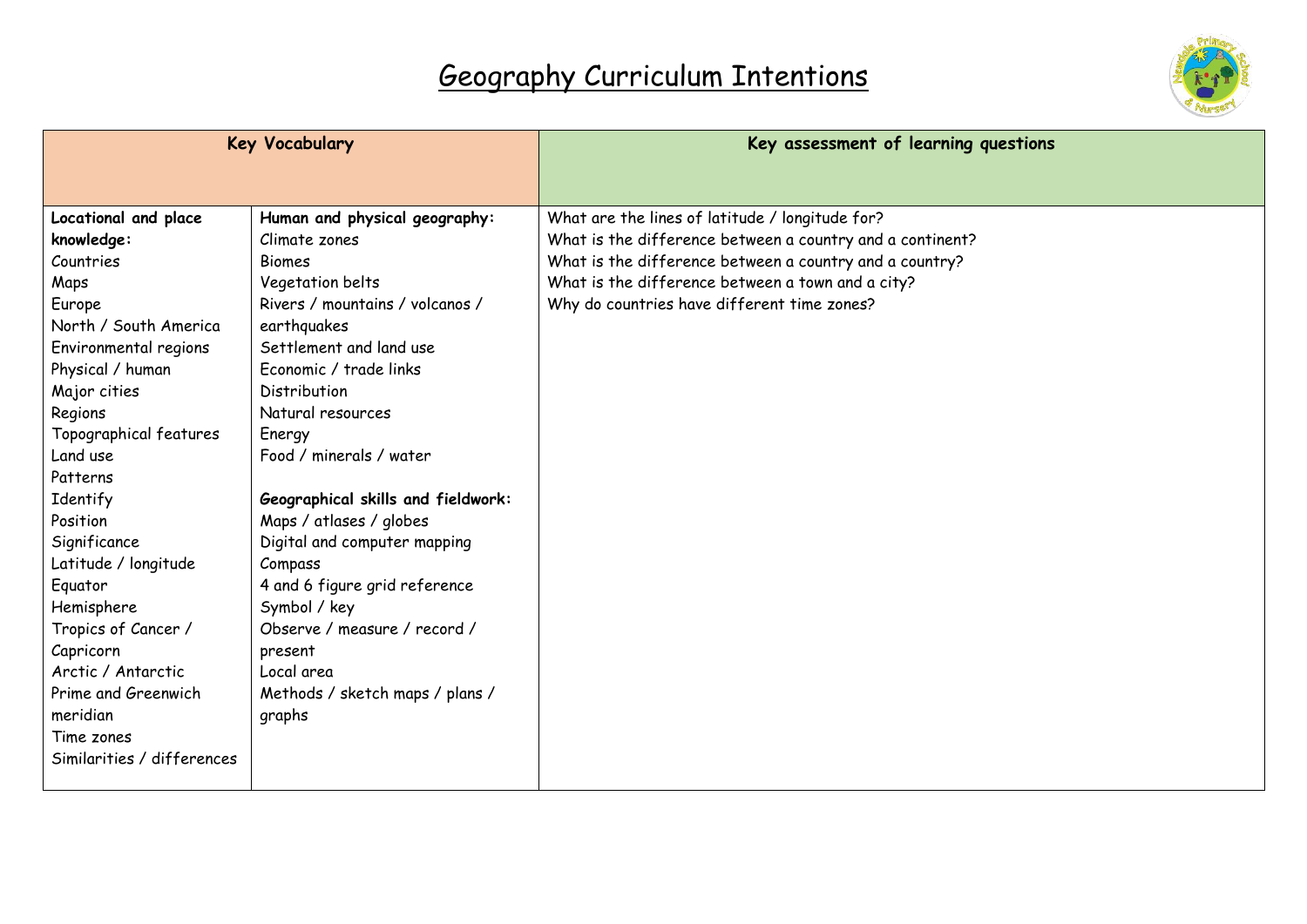

|            | $^\mid$ Logical Progression Links to Enhance Long Term Memory $^\mid$ |  |
|------------|-----------------------------------------------------------------------|--|
| (learning) |                                                                       |  |

| End of Key Stage Curriculum Intent Statement                                                                                                                                                                                                       |                                                                                                                                                                                                                                                                                                                   |                                                                                                                                                                                                                                                                                    |  |  |
|----------------------------------------------------------------------------------------------------------------------------------------------------------------------------------------------------------------------------------------------------|-------------------------------------------------------------------------------------------------------------------------------------------------------------------------------------------------------------------------------------------------------------------------------------------------------------------|------------------------------------------------------------------------------------------------------------------------------------------------------------------------------------------------------------------------------------------------------------------------------------|--|--|
| <b>Early Years</b>                                                                                                                                                                                                                                 | Key Stage One                                                                                                                                                                                                                                                                                                     | Key Stage Two                                                                                                                                                                                                                                                                      |  |  |
| A Geographer by the end of Early Years will                                                                                                                                                                                                        | A Geographer by the end of Key Stage One will                                                                                                                                                                                                                                                                     | A Geographer by the end of Key Stage Two will                                                                                                                                                                                                                                      |  |  |
| experience:<br>Use the local area for exploring both the<br>built and natural environment.<br>Listen to stories that help them to make<br>sense of different environments.<br>To name places in and around school and<br>people who work at school | know:<br>The names and location of the world's 7<br>continents and 5 oceans<br>The names, location and characteristics of the<br>$\bullet$<br>4 countries and capital cities of the UK and its<br>surrounding seas.<br>Human and physical similarities and differences<br>of Telford in comparison to the Outback | …know:<br>The names and location of counties and cities<br>of the UK<br>Key topographical features including hills,<br>mountains, coasts and rivers<br>How land use has changed over time<br>The position and significance of latitude,<br>longitude Equator, Northern Hemisphere, |  |  |
| be able to:<br>Create their own environment using play<br>maps and small world.<br>Create simple maps and plans of known and<br>imaginary landscapes.                                                                                              | (Australia).<br>Seasonal and daily weather patterns in the UK<br>How the Equator and the North and South<br>Poles affect temperatures.<br>Basic geographical vocabulary to describe<br>physical features e.g. cliff.                                                                                              | Southern Hemisphere, the Tropics of Cancer<br>and Capricorn, Arctic and Antarctic Circle, the<br>Prime/Greenwich Meridian and time zones.<br>The human and physical similarities and<br>differences between Telford and France                                                     |  |  |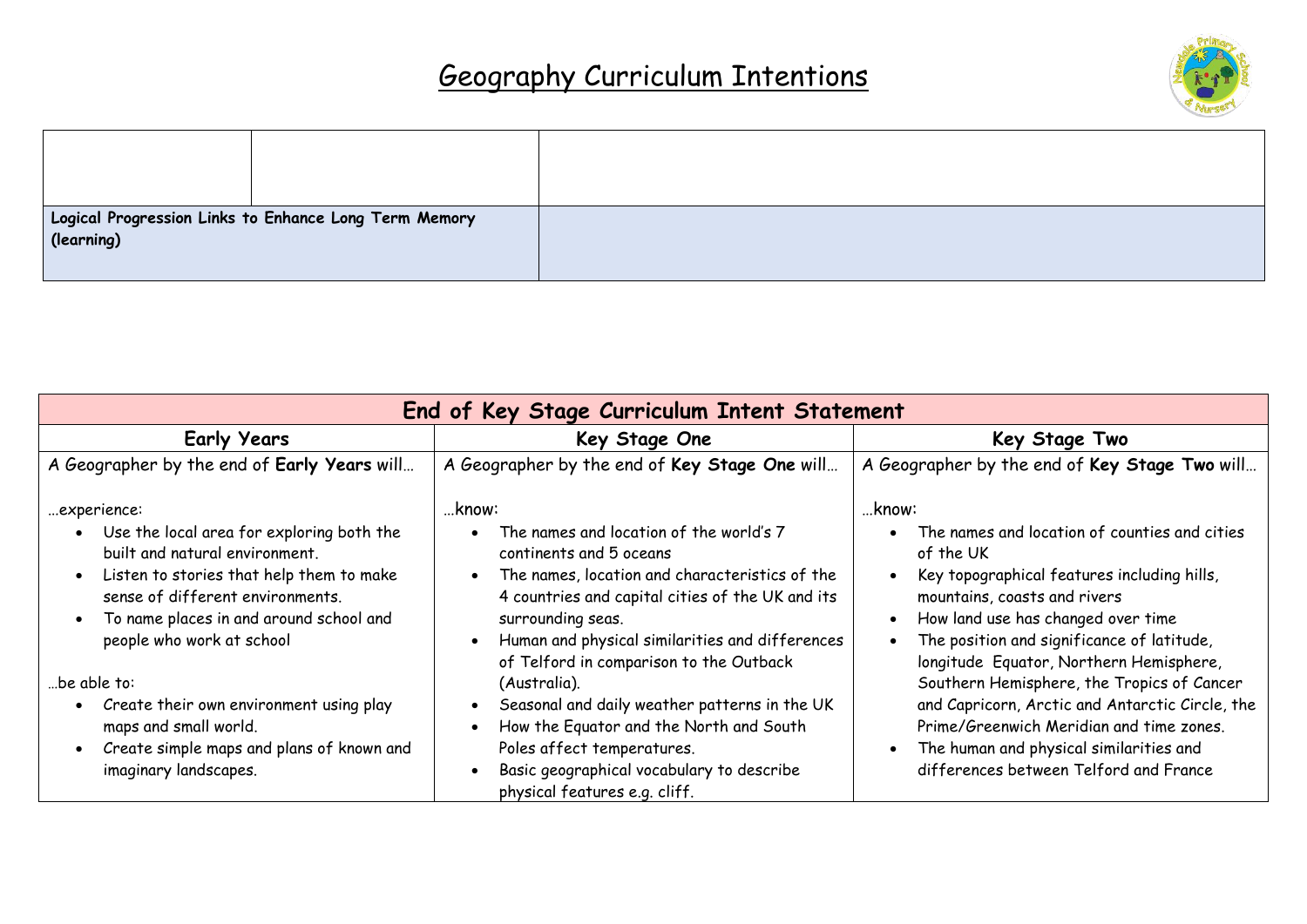

| To discuss likes and dislikes about their<br>environment.<br>To use appropriate vocabulary to describe<br>their environment eg town, path, house, flat,<br>temple, road, countryside.<br>Use words to express opinions such as busy,<br>quiet, pollution | Basic human features such as cities and towns.<br>be able to:<br>Identify the countries that make up the U.K<br>$\bullet$<br>and their capital city. Locate them on a map.<br>Identify similarities and differences between<br>$\bullet$<br>Telford to a seaside town.<br>Understand what makes up their local area<br>$\bullet$<br>(using maps and going on local walks) and<br>understand weather patterns in the UK.<br>Compare geographical similarities and<br>differences between the Australian outback<br>and their local area.<br>Use the 4 points on a compass to give<br>directions.<br>Use and compare different kinds of maps<br>$\bullet$<br>including ordnance survey, road and aerial.<br>Use fieldwork to observe, measure and record<br>data in their local area. | The human and physical similarities and<br>differences between Telford and an African<br>country.<br>The human and physical similarities and<br>differences between London and Washington<br>DC.<br>Examples of physical geography including:<br>climate zones, biomes and vegetation belts,<br>rivers, mountains, volcanoes and earthquakes,<br>and the water cycle.<br>Types of settlement and land use, economic<br>activity including trade links, and the<br>distribution of natural resources including<br>energy, food, minerals and water<br>The names of the 8 points of a compass,<br>4- and 6-figure grid references, symbols and<br>keys (including the use of Ordnance Survey<br>maps) to build their knowledge of the United<br>Kingdom and the wider world<br>be able to: |
|----------------------------------------------------------------------------------------------------------------------------------------------------------------------------------------------------------------------------------------------------------|-------------------------------------------------------------------------------------------------------------------------------------------------------------------------------------------------------------------------------------------------------------------------------------------------------------------------------------------------------------------------------------------------------------------------------------------------------------------------------------------------------------------------------------------------------------------------------------------------------------------------------------------------------------------------------------------------------------------------------------------------------------------------------------|------------------------------------------------------------------------------------------------------------------------------------------------------------------------------------------------------------------------------------------------------------------------------------------------------------------------------------------------------------------------------------------------------------------------------------------------------------------------------------------------------------------------------------------------------------------------------------------------------------------------------------------------------------------------------------------------------------------------------------------------------------------------------------------|
|                                                                                                                                                                                                                                                          |                                                                                                                                                                                                                                                                                                                                                                                                                                                                                                                                                                                                                                                                                                                                                                                     | Locate the world's countries, using maps to<br>focus on Europe and North and South America<br>Use maps, atlases, globes and digital/computer<br>mapping<br>Use the eight points of a compass, four- and<br>six-grid references, symbols and key (including<br>the use of an Ordnance survey map)<br>Sketch maps, plans and graphs, and use digital<br>technologies.                                                                                                                                                                                                                                                                                                                                                                                                                      |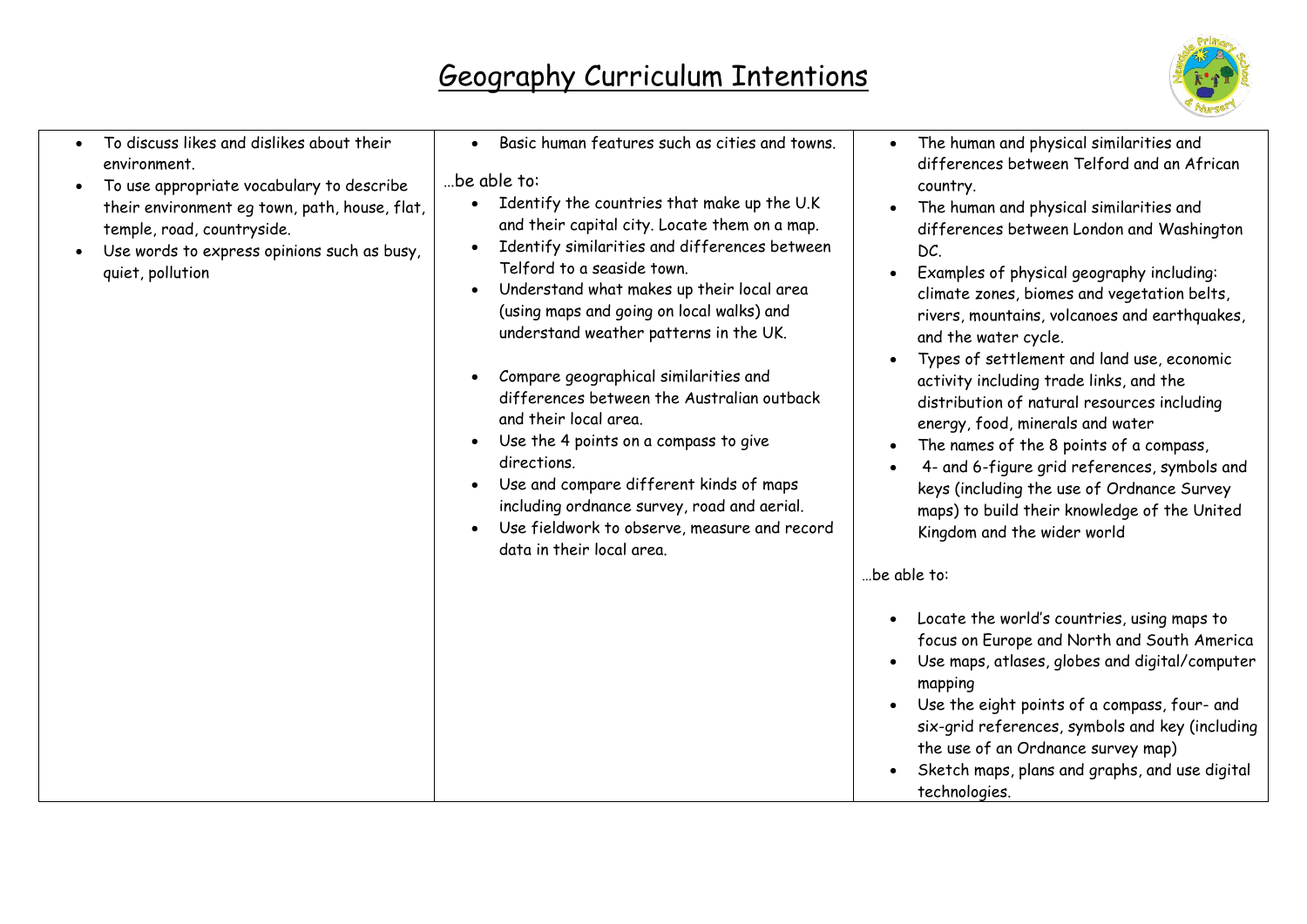

|  | • Observe, measure, record and present the<br>human and physical features in the local area<br>(fieldwork). |
|--|-------------------------------------------------------------------------------------------------------------|
|  |                                                                                                             |

### **End of Primary School Curriculum Intent Statement/School Ready for Key Stage Three**

A Geographer at Newdale will…

Have a secure knowledge and understanding of their local area and beyond, including the United Kingdom and Europe, Africa and North America. They will be able to identify the location and characteristics of a range of the world's most significant human and physical features. They will be able to use their geographical knowledge, understanding and skills to enhance their locational and place knowledge.

…be able to:

- Locate the world's continents, countries and bodies of water using maps.
- Use maps, atlases, globes and digital/computer mapping to identify place location and geographical features.
- Use the eight points of a compass, four- and six-grid references, symbols and keys (including the use of an Ordnance survey map)
- Sketch maps, plans and graphs, and use digital technologies.
- Observe, measure, record and present the human and physical features in the local area (fieldwork).